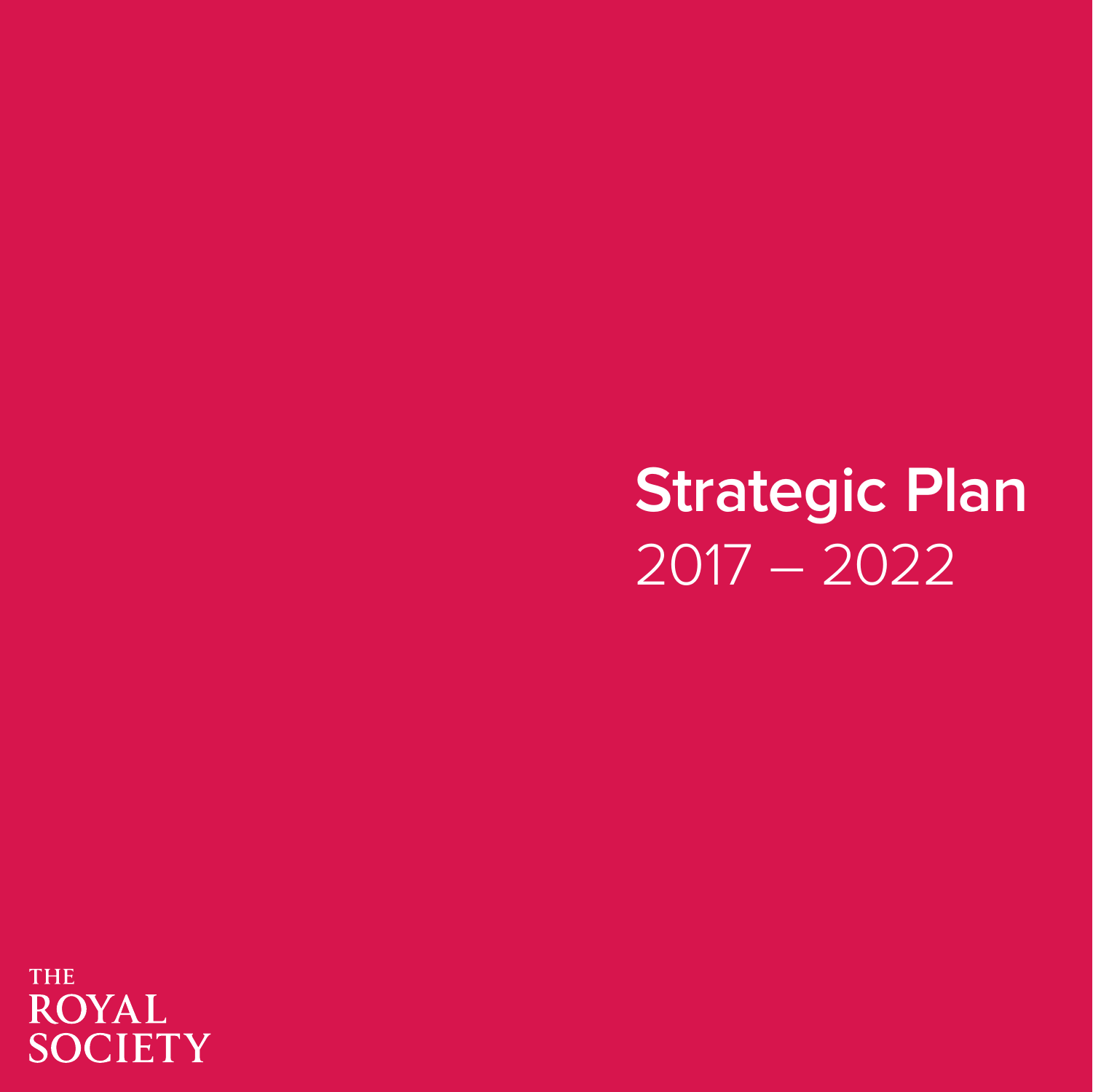### **Strategic Plan 2017 – 2022**

This Strategic Plan sets out the purpose and values of the Royal Society and then identifies three strategic priorities, which will form the core focus of the Society's activities over the next five years.

The Society remains committed to the purpose, values and principles set out in the 2012 – 2017 plan. This new Plan builds on the work undertaken to date and has been updated to reflect the changing scientific, political and social developments during the past five years, including the UK's decision to leave the European Union, and to strengthen the Society's response to future trends in science and emerging technologies.

Science, technology and innovation advance our economic, social and cultural well-being and our health. Many of today's most serious and urgent challenges are global ones and need to be tackled by nations working together and with outstanding research and researchers at the centre. Since its formation, the Royal Society has played a key role in promoting science and the value of science around the world and this Plan recognises that this role is as important now as it has ever been and sets out increased plans for international engagement.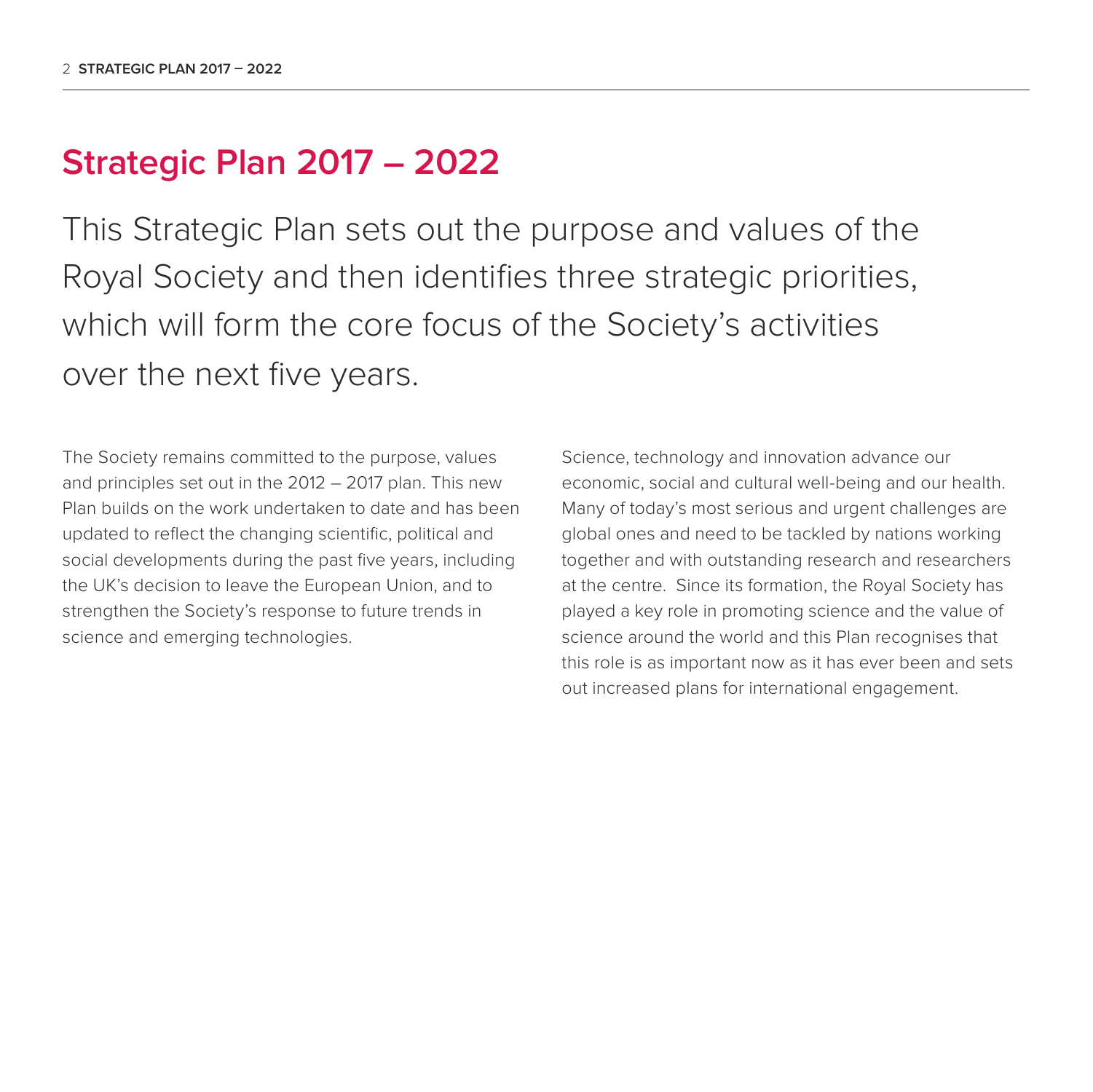### **Purpose**

The Royal Society is a self-governing Fellowship of distinguished scientists drawn from all areas of science, technology, engineering, mathematics and medicine.

The Society's fundamental purpose, reflected in its founding charters of the 1660s, is to recognise, promote and support excellence in science and to encourage the development and use of science for the benefit of humanity.

The Society has played a part in some of the most fundamental, significant and life-changing discoveries in scientific history and Royal Society scientists continue to make outstanding contributions to science across the wide breadth of research areas.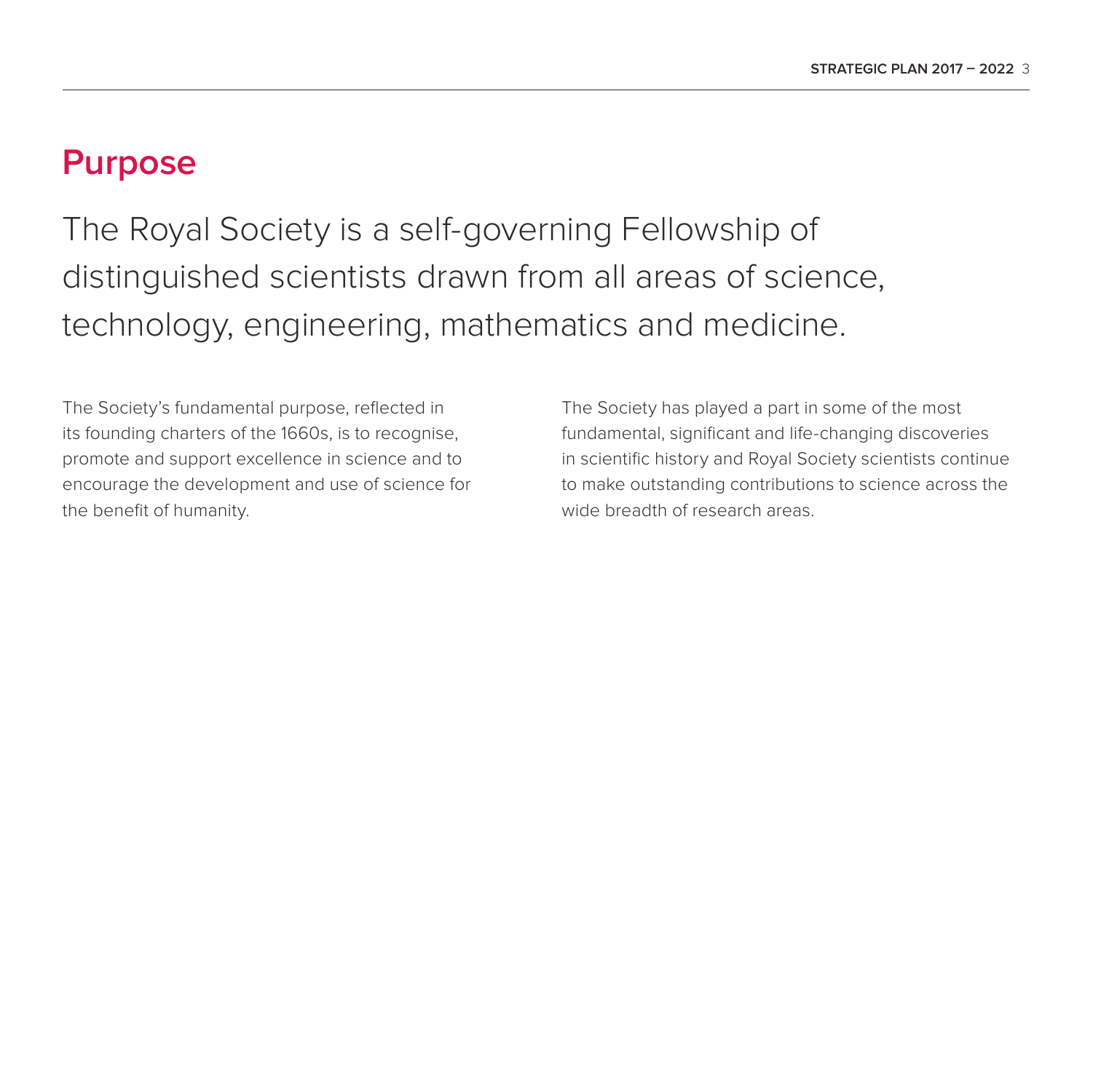### **Nature and values**

The Royal Society is the National Academy of science in the UK.

It is a self-governing Fellowship of the UK's and the Commonwealth's most distinguished scientists and elects Fellows and Foreign Members from all over the world based on the excellence of their science. There are approximately 1450 Fellows and 170 Foreign Members from over 30 different countries. The Fellowship and Foreign Membership includes more than 80 Nobel Laureates.

It is from the eminence of its Fellowship and Foreign Membership and its independence of government, parliament and particular interests that the authority of the Society in scientific matters derives. Fellows and Foreign Members are invited to fulfil a range of responsibilities for the Society on a voluntary basis, and many are members of committees or working groups that oversee the work of the Society. The Society's work is supported by a dedicated staff based at the Society's offices in central London.

The Society undertakes a range of activities to achieve its mission. This includes supporting the work of outstanding scientists through its grants programmes, facilitating interaction and communication among scientists via its discussion meetings and disseminating scientific advances through its journals. Increasingly, the Society has developed its engagement and influence outside of the research community through its independent policy work, education programmes and interaction with the public and key pillars of society such as the judiciary.

#### **The Society combines several roles:**

- As a Fellowship of outstanding scientists embracing the entire scientific landscape, the Society recognises excellence and elects Fellows and Foreign Members from all over the world.
- As a National Academy, the Society represents the UK and collaborates with international partners to advocate for science and its benefits. It provides authoritative and independent advice on matters of science that support the public good, including policies that promote excellent science and scientific issues that inform public policy. It also organises scientific conferences and publishes scientific journals.
- As a Registered Charity, the Society undertakes a range of activities that provide public benefit either directly or indirectly. These include providing financial support for scientists at various stages of their careers and funding programmes that advance understanding of our world.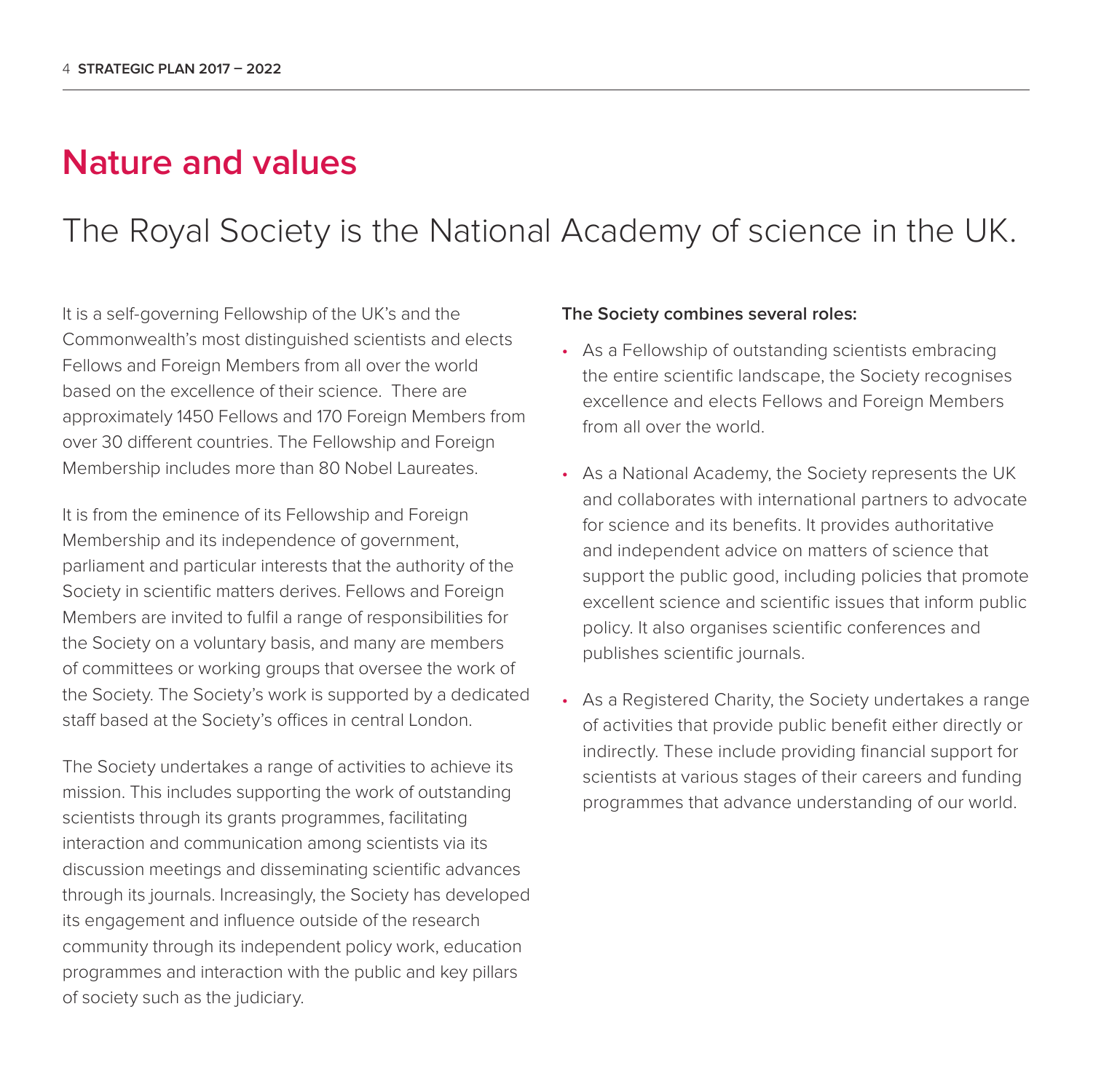#### **The work of the Society is based on some key principles**

- The Society holds that scientific knowledge and ways of working are essential to understanding the world and our position in it. Such understanding must be subject to challenge, refinement and revision in light of reproducible and reliable evidence, analysis and argument.
- The Society promotes and upholds the highest ethical standards in, and in relation to, scientific work.
- The Society recognises that science, if properly developed and applied, is fundamental to health, wellbeing, and the quality of life and is essential for social and economic progress.
- The Society is committed to electing to its Fellowship and Foreign Membership and supporting through its funding schemes outstanding individuals who work in all areas of science including curiosity-driven, interdisciplinary and applied research and across the wide range of scientific disciplines.
- The Society is committed to involving its Fellows and Foreign Members and the wider scientific community including early career scientists in its activities and to working in collaboration with national and international academies, learned societies and other partners.

• The Society is concerned with excellent science wherever and by whomever it is done. This includes involving scientists from across the UK and internationally, from academia, industry, teaching and the public sector and scientists at different career stages.

 The Society is committed to increasing diversity among the scientific workforce and in the activities it undertakes itself. The Society will continue to encourage nominations to its Fellowship and applications to its grant programmes from under-represented groups and to publish annual diversity data on its website to show its progress.

- The Society believes that its independence as a selfgoverning Fellowship enables it to offer to the public and to policy makers access to the most reliable understanding that science can provide.
- The Society is committed to upholding high standards of governance and to use its resources effectively and efficiently to achieve its mission.
- The Society is committed to recruiting and developing a talented and motivated professional staff to support its work.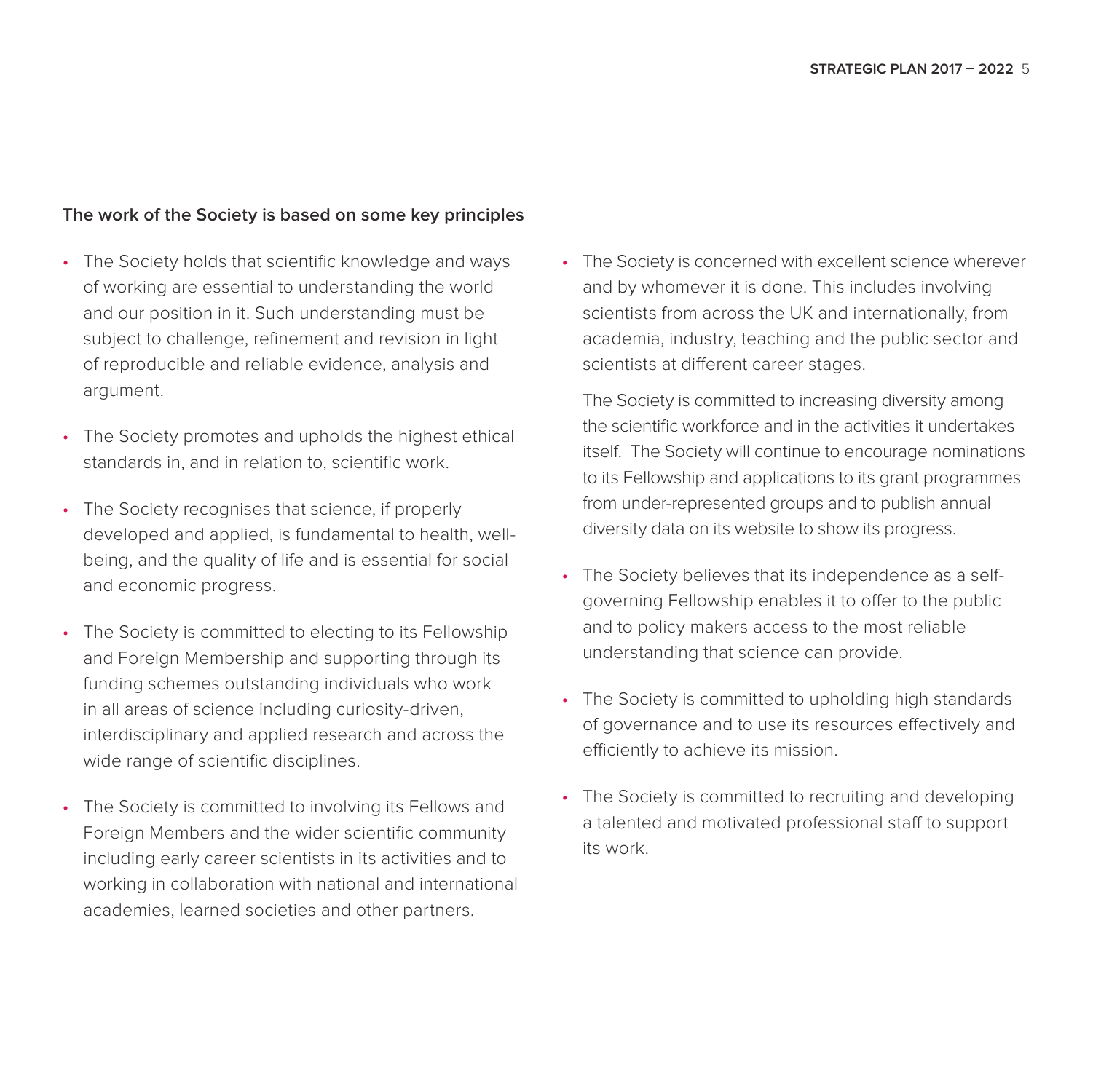### **Strategic approach**

### Science has always been an international endeavour.

The UK's decision to leave the European Union and the implications for UK research in terms of funding, mobility and regulation means that the Society will place even greater emphasis during the period of this plan on the importance of promoting international research collaborations and ensuring that UK researchers remain preferred partners for scientists from all over the world.

During the lifetime of this Plan, long term trends as well as recent events, new ideas and emerging technologies will have significant impacts on the practice, use and communication of science, and on the way we live.

Science, research and innovation are at the heart of building a successful economy and the Society will continue to demonstrate the importance of investment in these vital areas and the resultant benefits to society. The Society will continue to advocate for the importance of a STEM education in order to develop the key skills needed to maximise the opportunities presented by new ideas and technologies.

Dramatic increases in data collection and the rise in computing power are already changing societies as are new developments in genetic and other technologies. Climate change and the implications of rising greenhouse gas levels in the Earth's atmosphere, increasing pressure on resources including food, water, land and energy and the impact of an expanding and ageing population in some countries, will continue to be major issues.

The Society will actively seek to identify some of these key scientific and technological trends and develop themed programmes across the organisation which will show that science, technology and innovation, if developed and implemented appropriately, are vital to improving health, wellbeing and quality of life.

At the same time the Society will continue to pursue its core activities including supporting outstanding researchers, publishing journals, public engagement and education, organising discussion meetings, providing science advice and preserving and promoting the Society's important historic collections.

Much of the Society's work involves collaborating with partners, use of its convening power and exercising leadership as appropriate.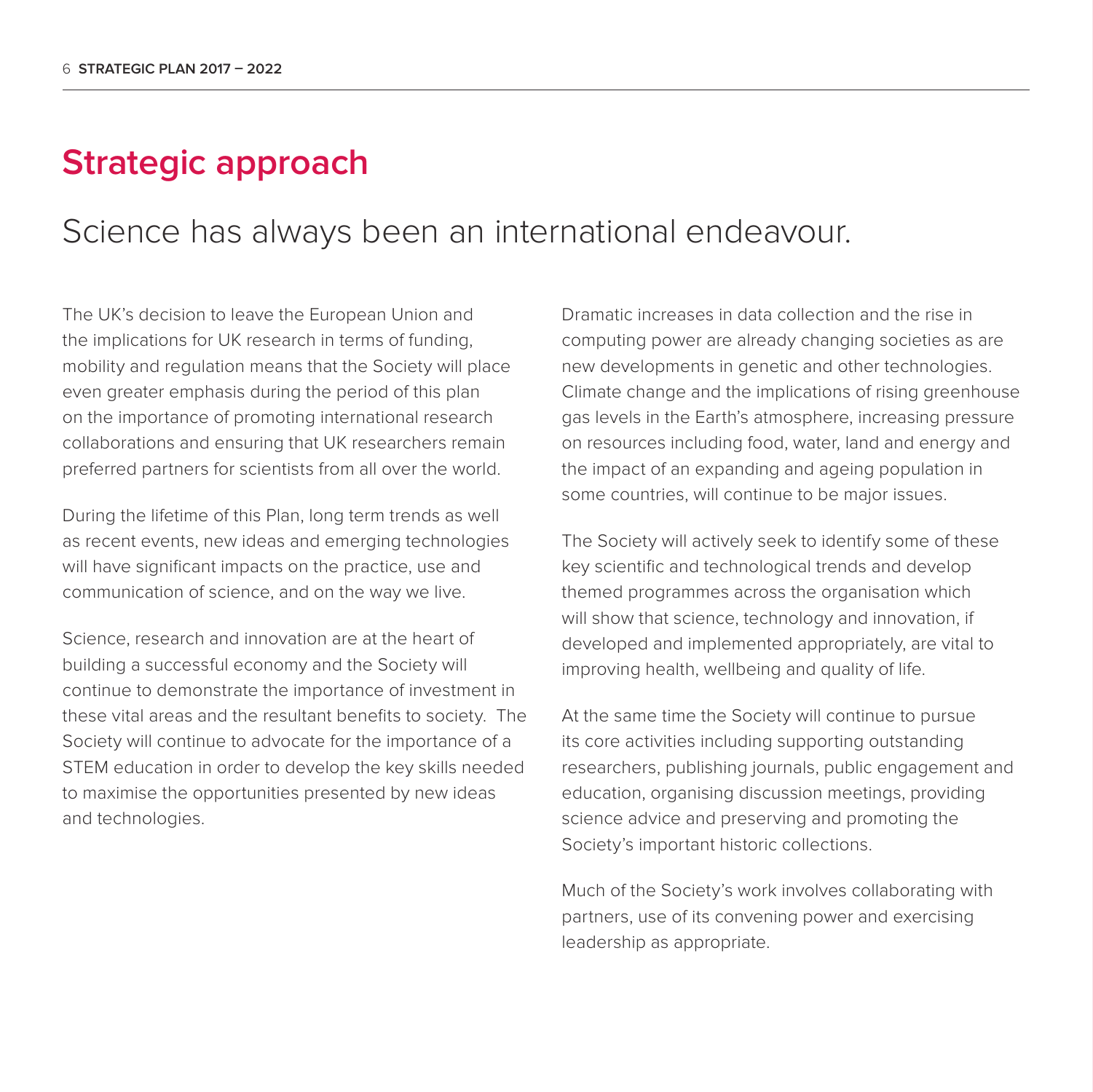# **Strategic priorities**

The Society's three strategic priorities emphasise its commitment to scientific excellence, to the international nature of research and the role of science in our lives and the benefits it can bring to society. In delivering these priorities during this strategic period, which is expected to include the UK's departure from the EU, the Society will have particular regard to the need to work both nationally and internationally.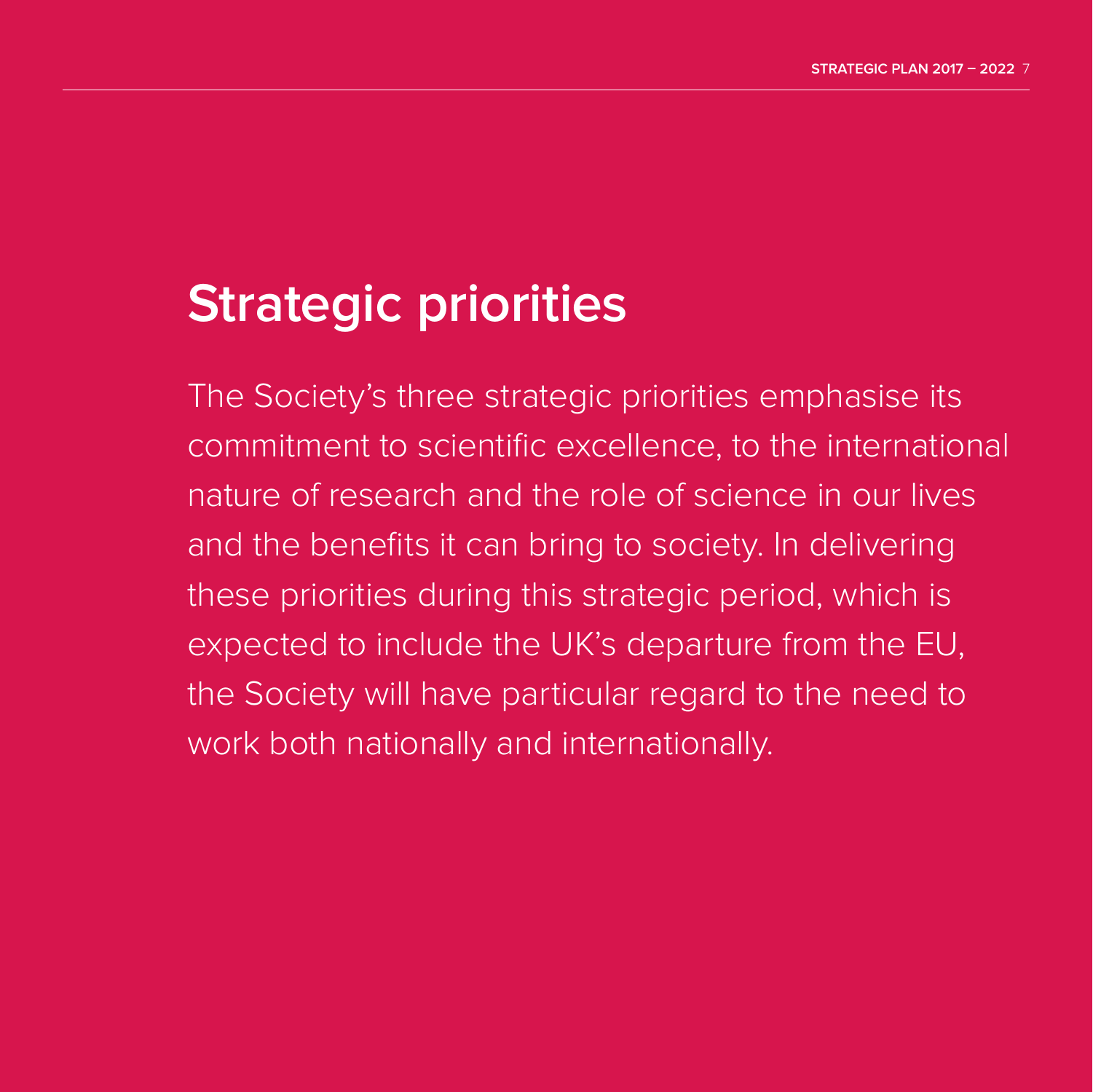#### **STRATEGIC PRIORITY**

### **Promoting excellence in science**

The Society's aim is to harness the expertise of its Fellowship to ensure that excellence in science is recognised and supported and that scientific work is of the highest quality.

The Society will therefore engage with academia, industry, government, parliament, educators and other bodies as appropriate to:

- **a)** advocate for the conduct of excellent science and the establishment of the best environment for researchers in the UK and the Commonwealth. This includes considering the research landscape including culture, infrastructure, career development and funding:
	- I. Develop a deeper understanding of the future factors influencing career development and research opportunities, working with researchers at all stages of their career
	- II. Continue to advocate for the mobility of scientists between the UK and other countries, on which science crucially depends.
	- III. Work to ensure that the UK's research funding structures are supportive and effectively implemented
- **b)** use evidence to demonstrate the economic and societal benefits of investment in research and innovation and work with partners to advocate strongly for a properly funded research system:
	- I. With other national bodies continue to advocate for UK science funding. This includes asking the government to invest 0.67% of GDP on R&D and to set an overall target of 3% of GDP for combined public and private R&D spending.
	- II. Ensure that UK scientists are able to participate fully in new and existing international funding regimes and have access to international infrastructure.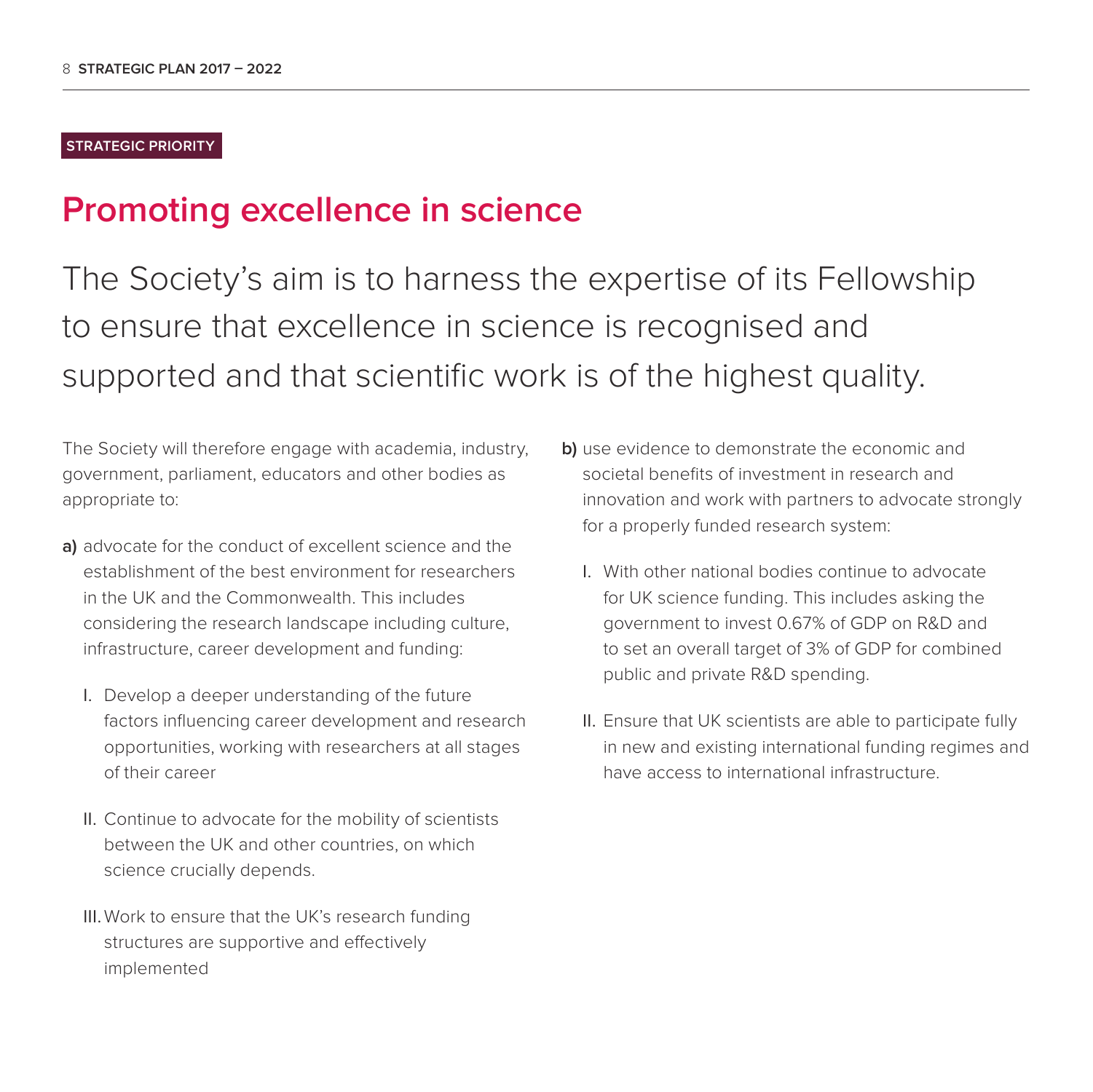- **c)** attract and retain talented researchers to UK science by providing funding to support individual scientists across and between disciplines and at different career stages, giving them freedom to follow their best research ideas including curiosity driven and applied research and provide them with training and other opportunities to help them develop their research careers. This includes the Society's flagship early career schemes such as the University Research Fellowship and the Dorothy Hodgkin Fellowship, the Industry Fellows programme and initiatives such as Policy Fellowships.
- **d)** seek to engage with and listen to early career researchers, including those funded by the Society, to ensure that the Society's activities remain future focused and reflect the needs and wants of the next generation of scientists.
- **e)** recognise outstanding contributions to science across the world in various ways, including through the election of exceptional scientists to the Fellowship and the presentation of medals and awards to researchers from academia, industry and civil society.
- **f)** design new activities that encourage and support researchers to develop science and technology innovations that will benefit society and contribute to the UK economy. This will include supporting innovators and entrepreneurs to translate research ideas into commercial practice.
- **g)** increase scientific understanding by publishing journals and harness technological and other publishing innovations to develop a sustainable open access publications business model.
- **h)** preserve, disseminate and develop the Society's historical collections and use them to support high quality academic study of the history of science.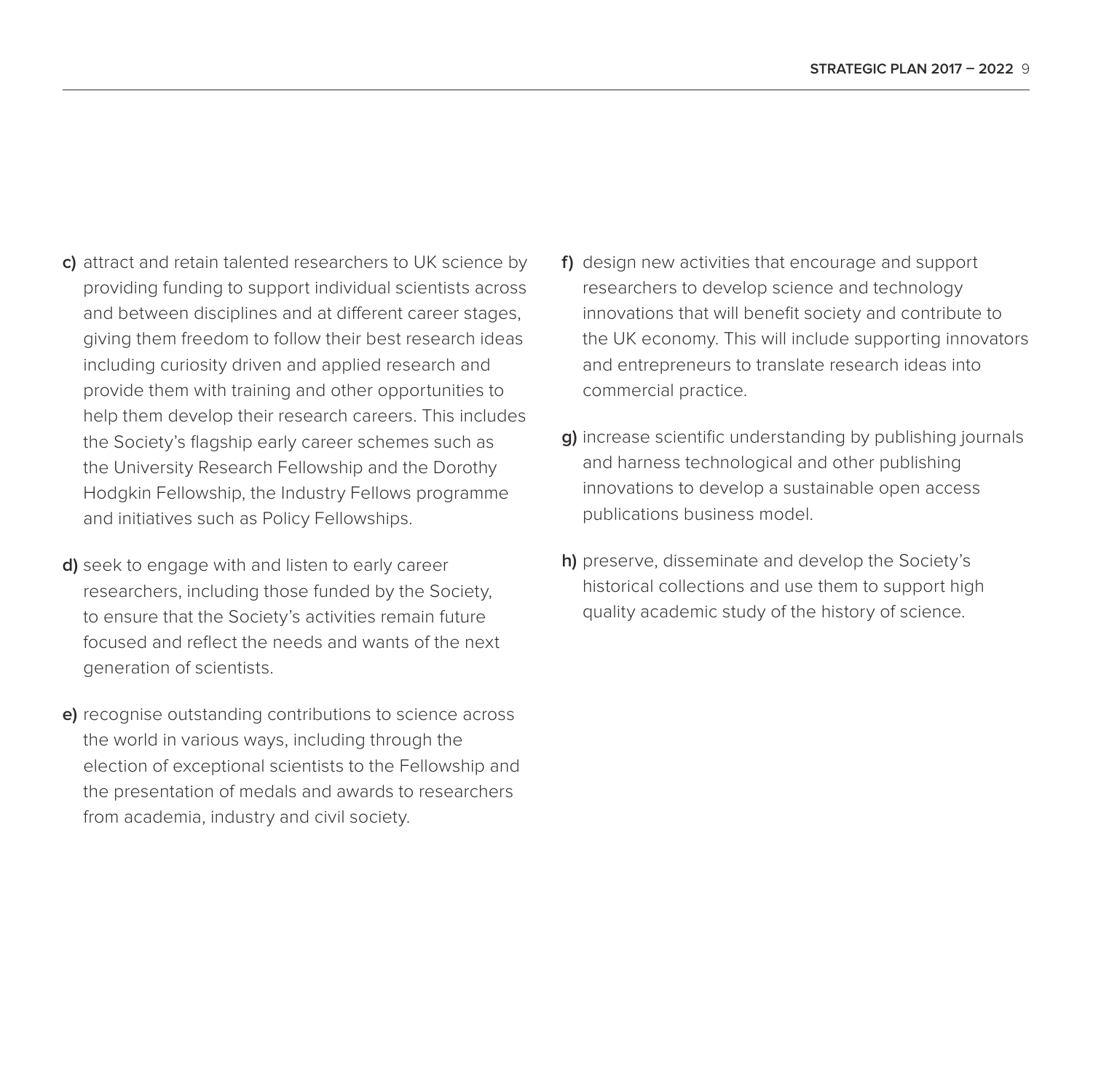#### **STRATEGIC PRIORITY**

### **Supporting international scientific collaboration**

Science is an inherently international activity. The Society's aim is to reinforce the importance of science to build partnerships between nations, promote international relations and science's role in culture and society.

The Society will engage with partners across the world to encourage collaborations and networks, improve scientific quality, support scientific capacity building and address global challenges. The Society will therefore work with its Fellowship and Foreign Membership with international connections and country-specific knowledge and with partner academies and institutions in the UK and internationally to:

- **a)** take a lead in ensuring that the UK plays an influential role in international science through proactive engagement with international scientific organisations and networks and identifying opportunities for Royal Society Fellows and Foreign Members to contribute to international scientific decision-making.
	- I. Continue to support international science advisory mechanisms
	- II. Establish a regular programme of high level scientific meetings with a range of leading scientific nations.
- **b)** work with partners to address global issues and challenges including those set out in the Sustainable Development Goals.
- **c)** join work with partner academies and other Commonwealth institutions to foster scientific collaboration between Commonwealth countries.
- **d)** work with UK and international partners to support developing countries especially in Africa and the Commonwealth to build their scientific capability through programmes that support individuals, build networks, and foster research excellence including the development, execution and assessment of research projects.
- **e)** engage leading scientists and scientific nations in order to share knowledge and build understanding about emerging technologies and new scientific trends.
- **f)** develop a world-leading series of Royal Society Discussion Meetings which bring outstanding international scientists together to advance scientific knowledge and generate new ideas.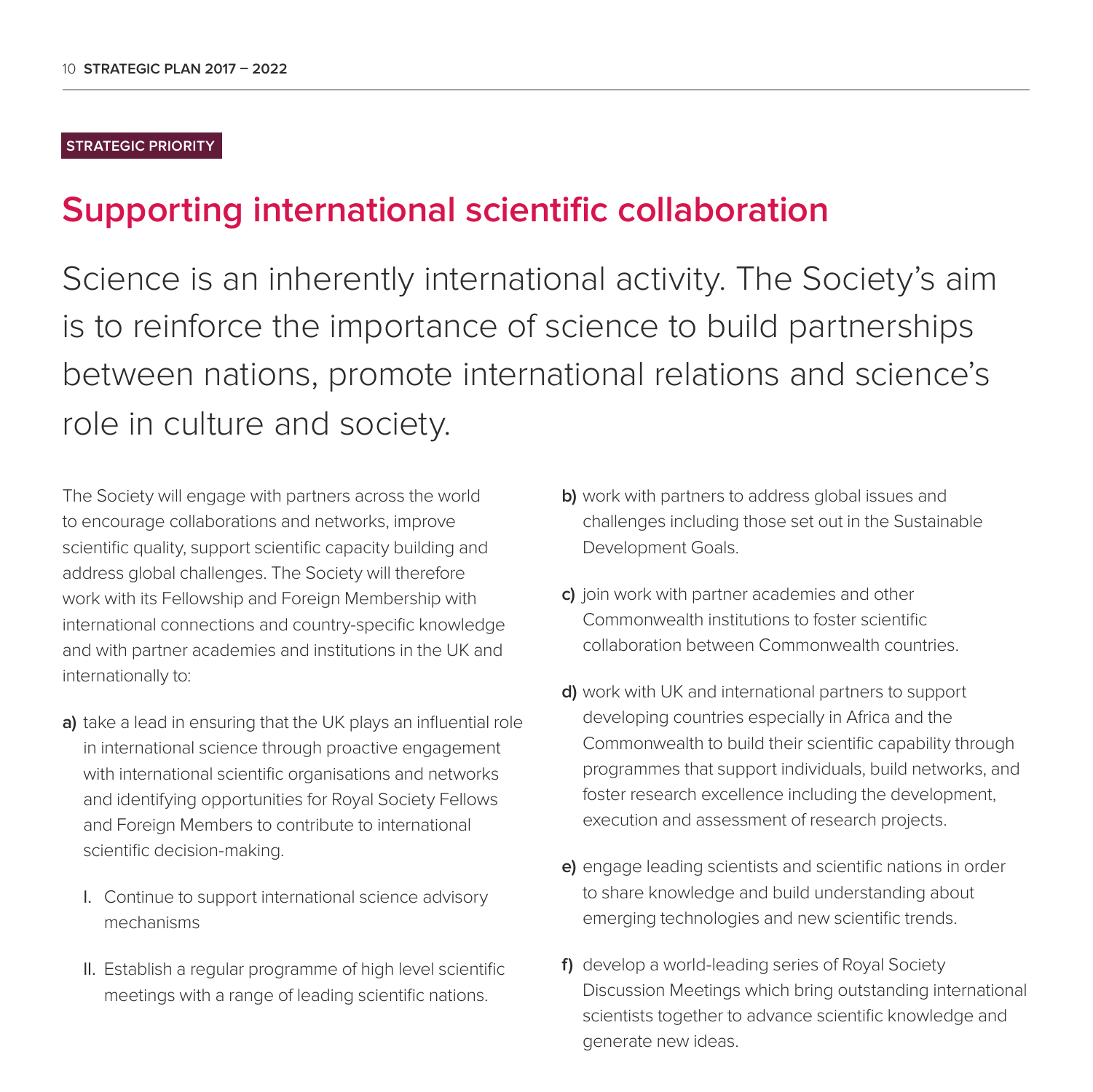#### **STRATEGIC PRIORITY**

### **Demonstrating the importance of science to everyone**

Science is influenced by culture and other developments in society just as scientific thinking and innovation influence how people live their lives. It is important that the Society engages with different groups in society and with the public in general to find out about their experiences, listen to their views and to make science part of wider conversation.

This exchange of thinking and dialogue will help to shape the Society's work with the aim of maximising its relevance, accessibility and impact. The Society aims to:

- **a)** take a lead in the provision of authoritative, accessible and independent scientific evidence to policy makers and other stakeholders on issues of public interest. It will:
	- I. develop evidence and positions to support the Society's full range of objectives in policy areas including funding, mobility and skills, infrastructure and regulation
- II. identify and provide evidence on issues of scientific, economic and public importance such as the use of data, climate science and energy, and the deployment of genetic and other emerging technologies
	- III. carry out programmes further to embed science as part of policy making, including support to enhance and enrich the flow of evidence and movements of people between sectors.
	- IV. support initiatives with Parliament, Government and the public sector such as pairing, placement and recognition schemes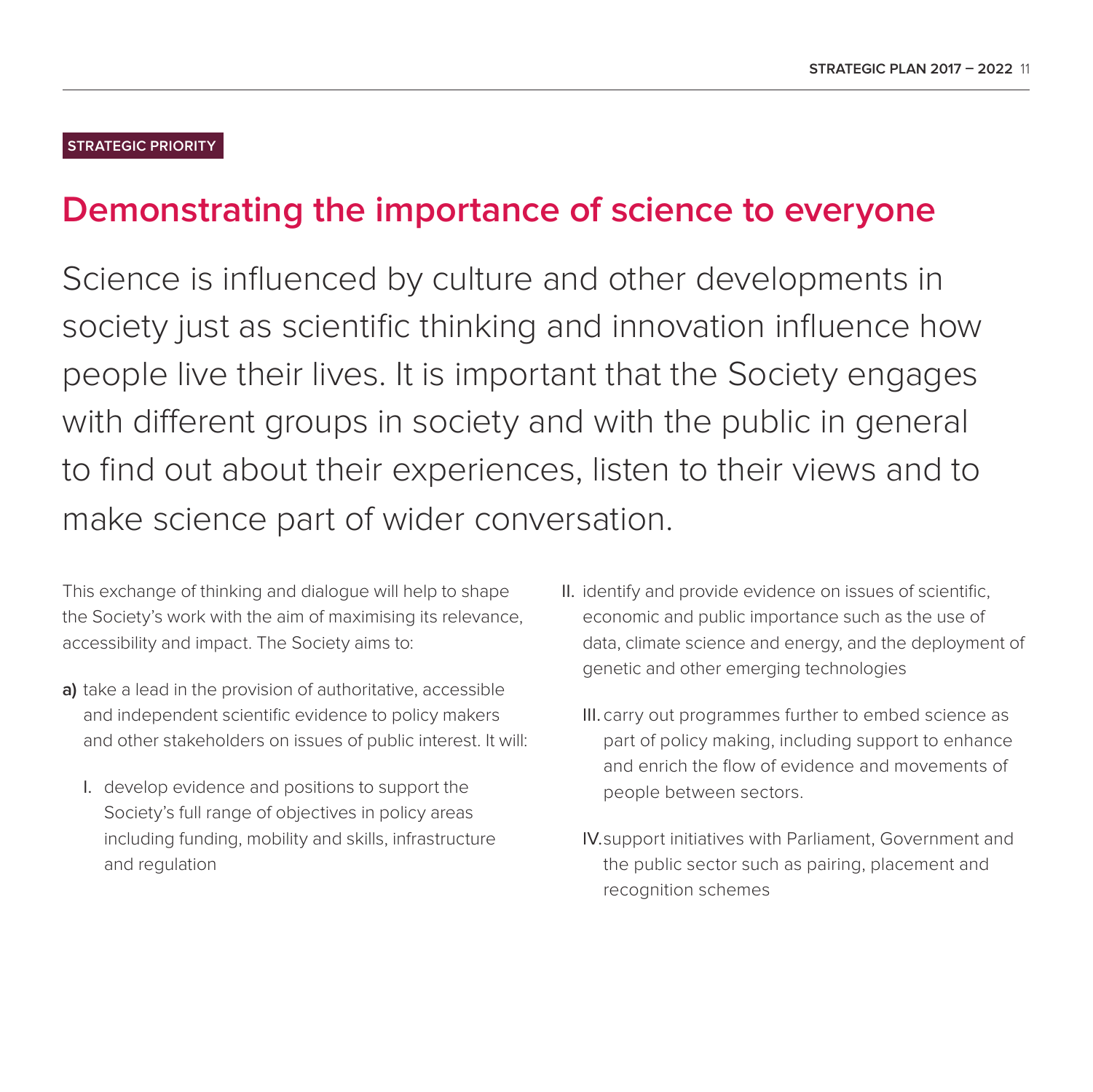- **b)** develop a programme of engagement with influential groups in society to ensure that science and scientific evidence is considered as part of wider debate. This includes parliamentarians, government, the judiciary, the City, business, industry, media, teaching and cultural organisations. It will:
	- I. consolidate and embed the Science and the Law programme
	- II. use existing and develop new ways to deploy the Society's convening power to connect people and to develop and exchange evidence, knowledge and ideas.
- **c)** increase its programme of public dialogue to ensure that the views of the wider public are built into the development of its policy and other work. It will:
	- I. identify and carry out dialogue in specific areas where the science is moving fast and the implications for society are potentially significant but uncertain, including areas such as the implications of data sciences for the future of skills and work, and genetic technologies applied to humans, plants and animals
	- II. complement its public dialogue with public engagement programmes which start to build awareness of emerging topics and issues
- **d)** invite people to engage with science and scientists through public events and activities and work in partnership with museums, galleries and other cultural organisations to reach new audiences.
- **e)** use the Society's extraordinary collections to excite audiences about science and include history of science within the Society's public engagement programme.
- **f)** continue to advocate for the importance of science and maths education in order to equip young people with the skills they need for the future, including through support for high quality teaching and technical assistance and by encouraging young people to take part in research projects.
- **g)** be an authoritative resource and point of contact for media who wish to engage with science and scientific organisations.
- **h)** promote the Society's work through appropriate media channels and increase the Society's engagement with relevant audiences through digital communications including social media.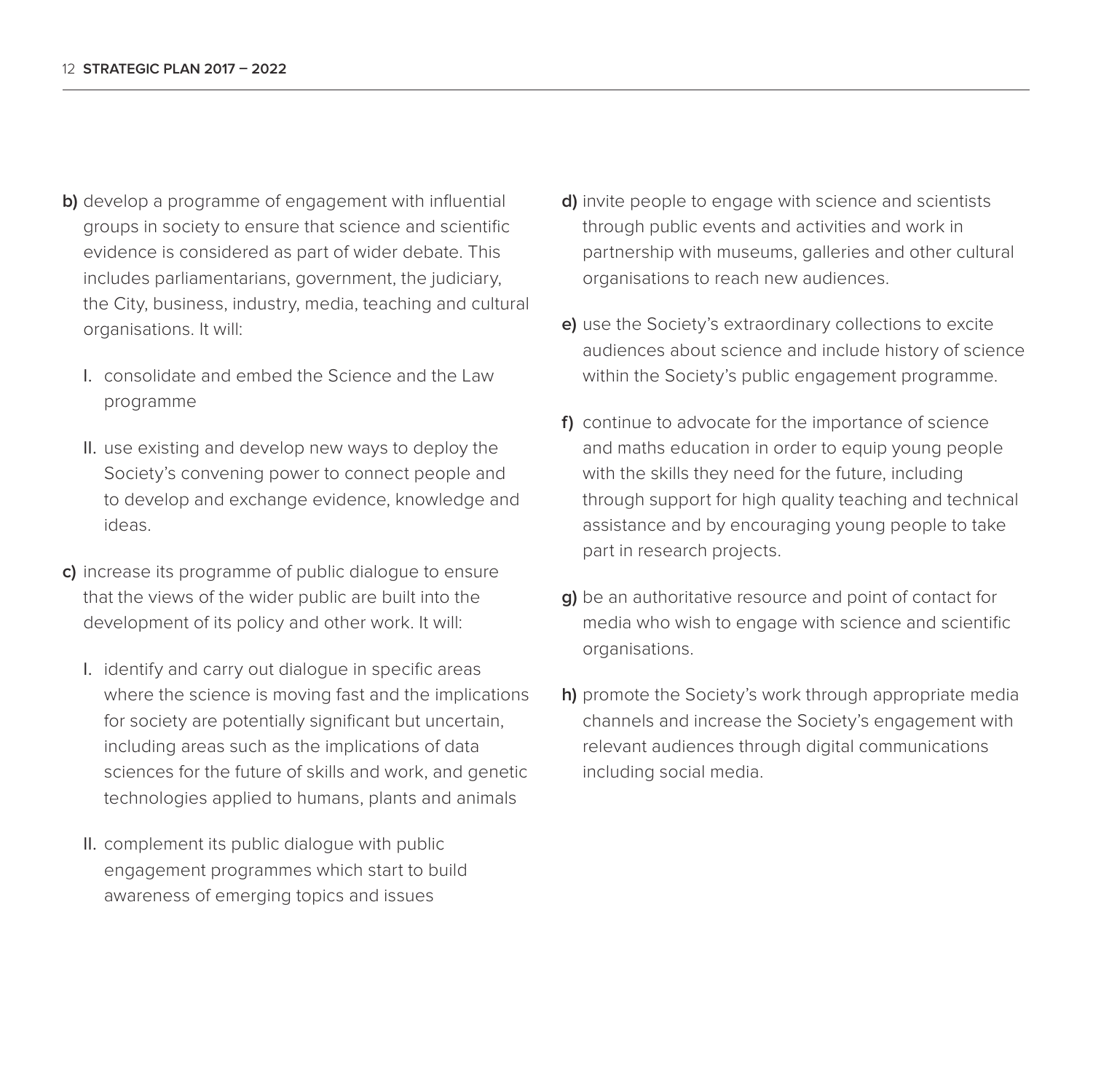### **Governance**

## The Society's constitution as an independent, self-governing Fellowship is fundamental in enabling it to achieve its purposes.

It is vital that the Fellowship and Foreign Membership be engaged in decisions about what the Society does and in its governance. A Council of 20-24 Fellows, headed by the President and four Officers, governs the Society supported by the Executive Director and the Society's permanent staff.

The Society will:

- **a)** continue to elect Fellows and Foreign members of the highest scientific distinction
- **b)** review the eligibility criteria for election to the Fellowship and Foreign Membership to reflect the Society's various roles in the UK, Commonwealth and internationally.
- **c)** review the number and composition of Sectional Committees to ensure that all areas of science continue to be appropriately represented.
- **d)** seek to involve more Fellows and Foreign Members in the Society's work, particularly those based overseas.
- **e)** continue to hold regular meetings of Fellows and Foreign Members to discuss matters of significance and to organise opportunities for Fellows and Foreign Members to meet and engage with the Society and its work.
- **f)** continue to ensure that it is governed effectively to meet its role as a Fellowship, National Academy and charitable institution.
- **g)** continue to monitor the Society's risk registers on a regular basis and take action as appropriate.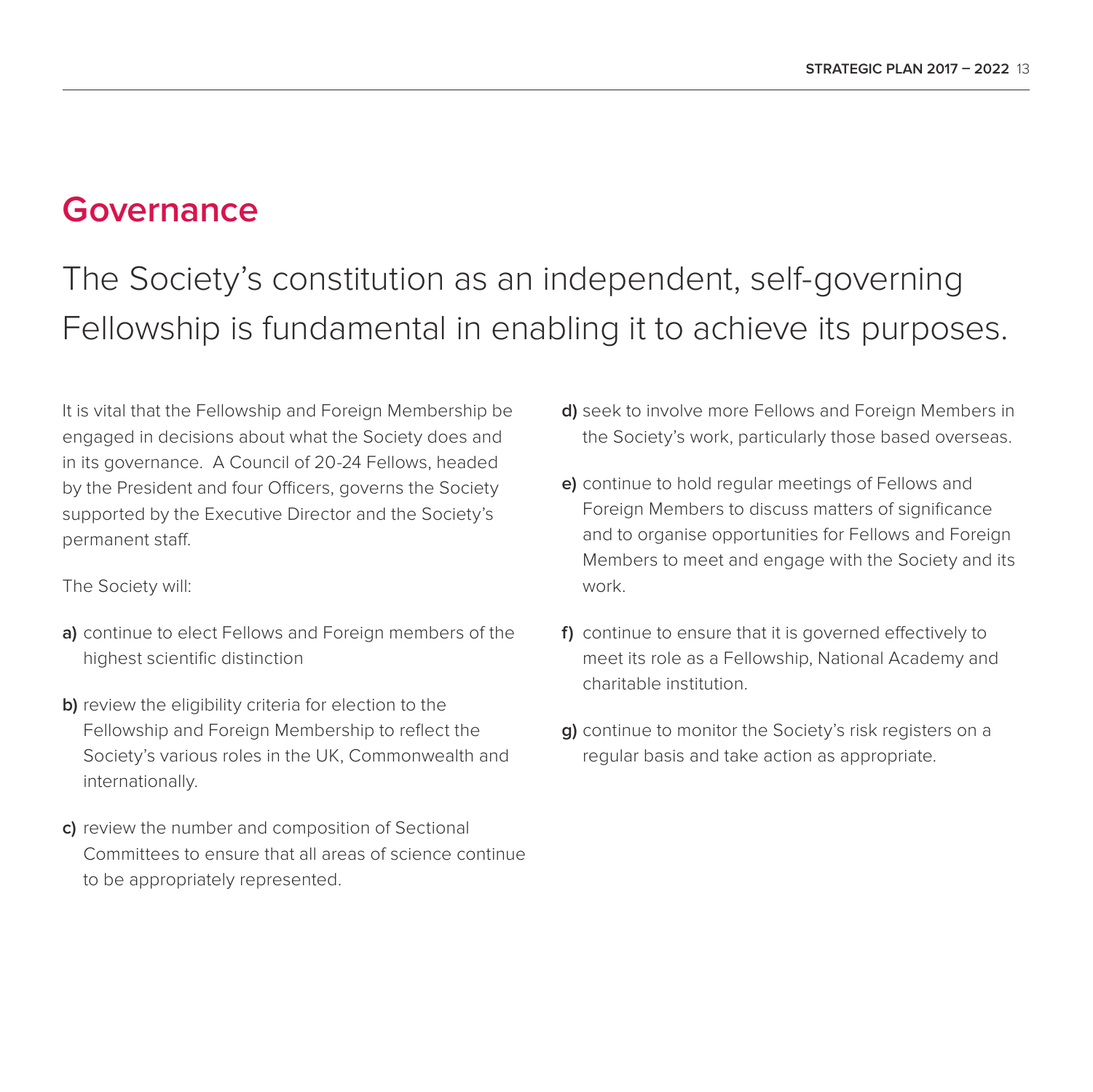### **Operation and resources**

The operations of the Society must be organised and conducted to the highest standards and the resources of the Society managed efficiently and cost-effectively.

The Society will:

- **a)** recruit talented and motivated people to work at the Society, provide development opportunities for them and consult with staff to ensure that the Royal Society is viewed as a desirable place to work.
- **b)** continue to seek expert advice on the Carlton House Terrace lease and keep the potential of extending the lease under review.
- **c)** consider the future use of Chicheley Hall.
- **d)** continue to ensure that the Society's systems and processes are fit for purpose.
- **e)** consider the Society's trading operations including potential changes to the current publishing model and the implications for the Society's finances.
- **f)** develop a financial model which supports the Society in its decision making
- **g)** develop a strong fundraising campaign to help support the Society in delivering its objectives.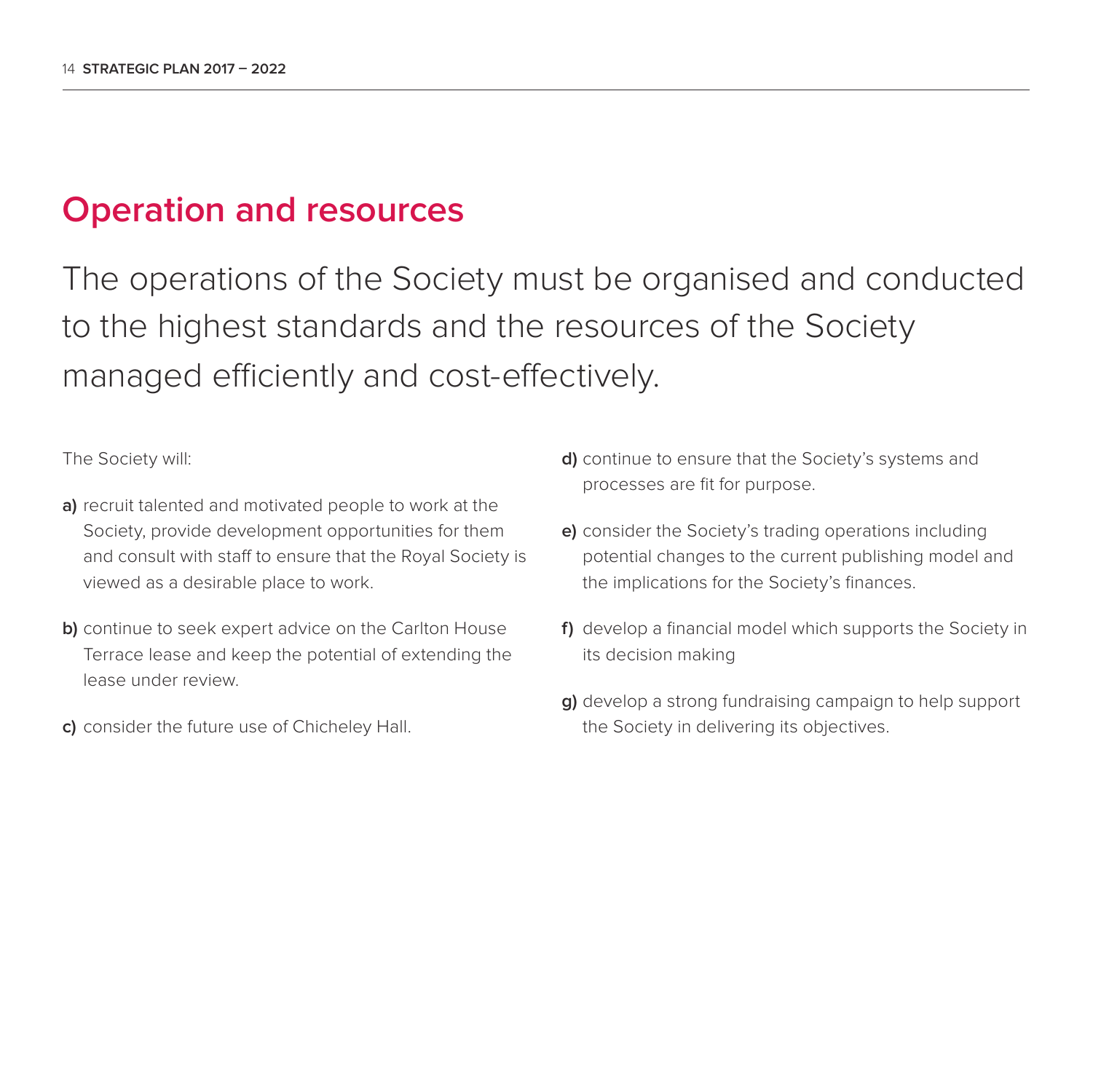### **Implementation**

This Plan has been developed at a high level to provide an umbrella within which existing activities can be pursued and new initiatives started. It is supported by individual activity strategies which are overseen by relevant Society Committees and approved by the Society's Council.

In addition to a five-year financial plan, a detailed budget and implementation plan will be developed each year for consideration by the Society's Planning and Resources committee and approval by the Society's Council. New initiatives will sometimes require more detailed consideration and planning before implementation including, where appropriate, approval by Council.

The Society will continue to take advantage of appropriate new opportunities as they arise and if they support the mission and strategic objectives set out in this Strategic Plan.

All activities will need to operate within the financial limitations of the Society's budget.